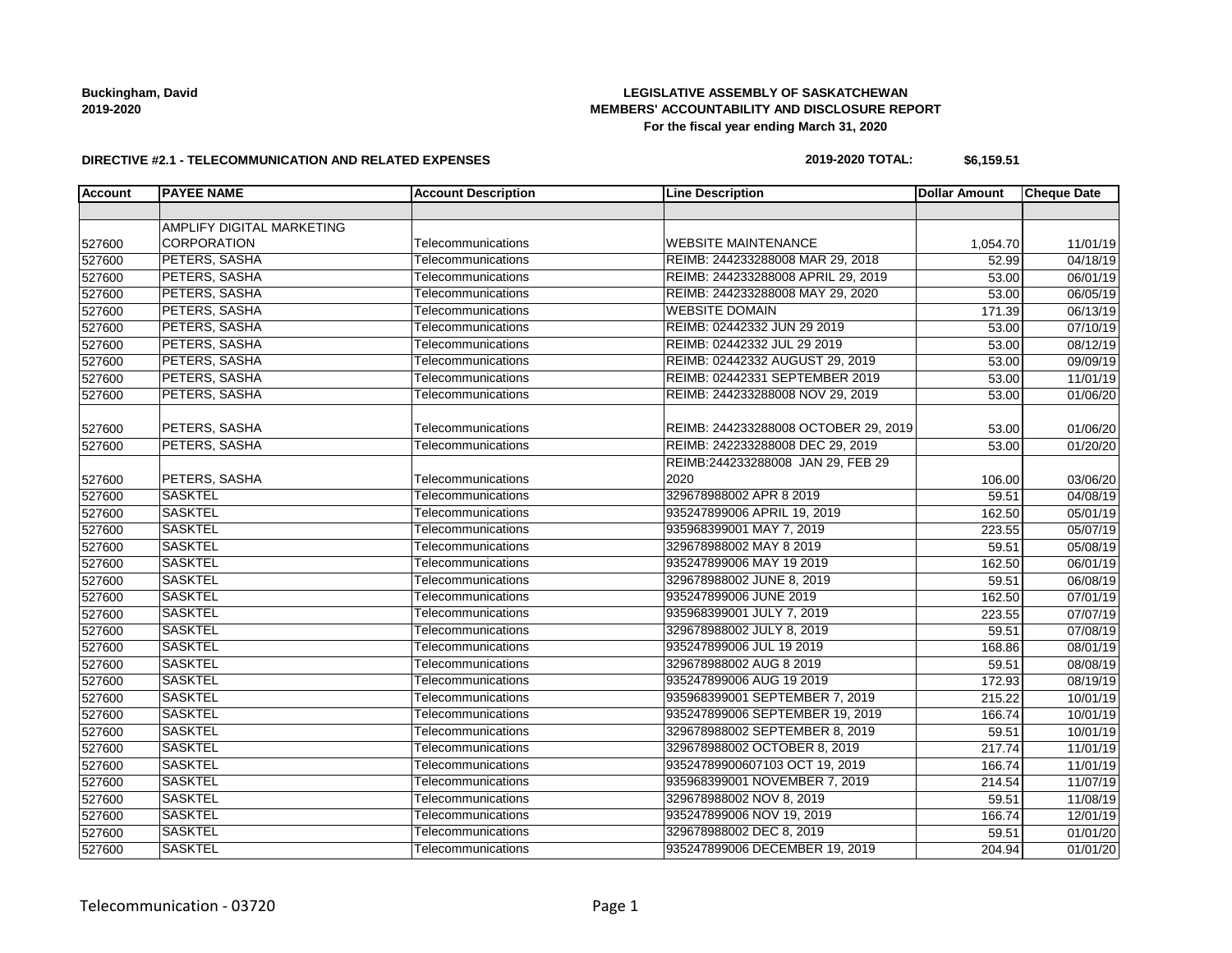| <b>Account</b> | <b>IPAYEE NAME</b> | <b>Account Description</b> | <b>Line Description</b>         | <b>Dollar Amount</b> | <b>Cheque Date</b> |
|----------------|--------------------|----------------------------|---------------------------------|----------------------|--------------------|
| 527600         | <b>SASKTEL</b>     | Telecommunications         | 935968399001 JAN 7, 2020        | 214.54               | 01/07/20           |
| 527600         | <b>SASKTEL</b>     | Telecommunications         | 329678988002 JANUARY 8, 2020    | 65.87                | 02/01/20           |
| 527600         | <b>SASKTEL</b>     | Telecommunications         | 329678988002 FEB 8, 2020        | 123.67               | 02/08/20           |
| 527600         | <b>SASKTEL</b>     | Telecommunications         | 935247899006 FEB 19, 2020       | 211.09               | 02/19/20           |
| 527600         | <b>SASKTEL</b>     | Telecommunications         | 935968399001 MAR 7, 2020        | 214.54               | 03/07/20           |
| 527600         | <b>SASKTEL</b>     | Telecommunications         | 329678988002 MAR 8, 2020        | 61.49                | 03/08/20           |
| 530600         | <b>SASKTEL</b>     | Placement - Tender Ads     | 935247899006 APRIL 19. 2019     | 37.45                | 05/01/19           |
| 530600         | <b>SASKTEL</b>     | Placement - Tender Ads     | 935247899006 MAY 19 2019        | 37.45                | 06/01/19           |
| 530600         | <b>SASKTEL</b>     | Placement - Tender Ads     | 935247899006 JUNE 2019          | 37.45                | 07/01/19           |
| 530600         | <b>SASKTEL</b>     | Placement - Tender Ads     | 935247899006 JUL 19 2019        | 37.45                | 08/01/19           |
| 530600         | <b>SASKTEL</b>     | Placement - Tender Ads     | 935247899006 AUG 19 2019        | 37.45                | 08/19/19           |
| 530600         | <b>SASKTEL</b>     | Placement - Tender Ads     | 935247899006 SEPTEMBER 19. 2019 | 37.45                | 10/01/19           |
| 530600         | <b>SASKTEL</b>     | Placement - Tender Ads     | 93524789900607103 OCT 19, 2019  | 38.20                | 11/01/19           |
| 530600         | <b>SASKTEL</b>     | Placement - Tender Ads     | 935247899006 NOV 19, 2019       | 38.20                | 12/01/19           |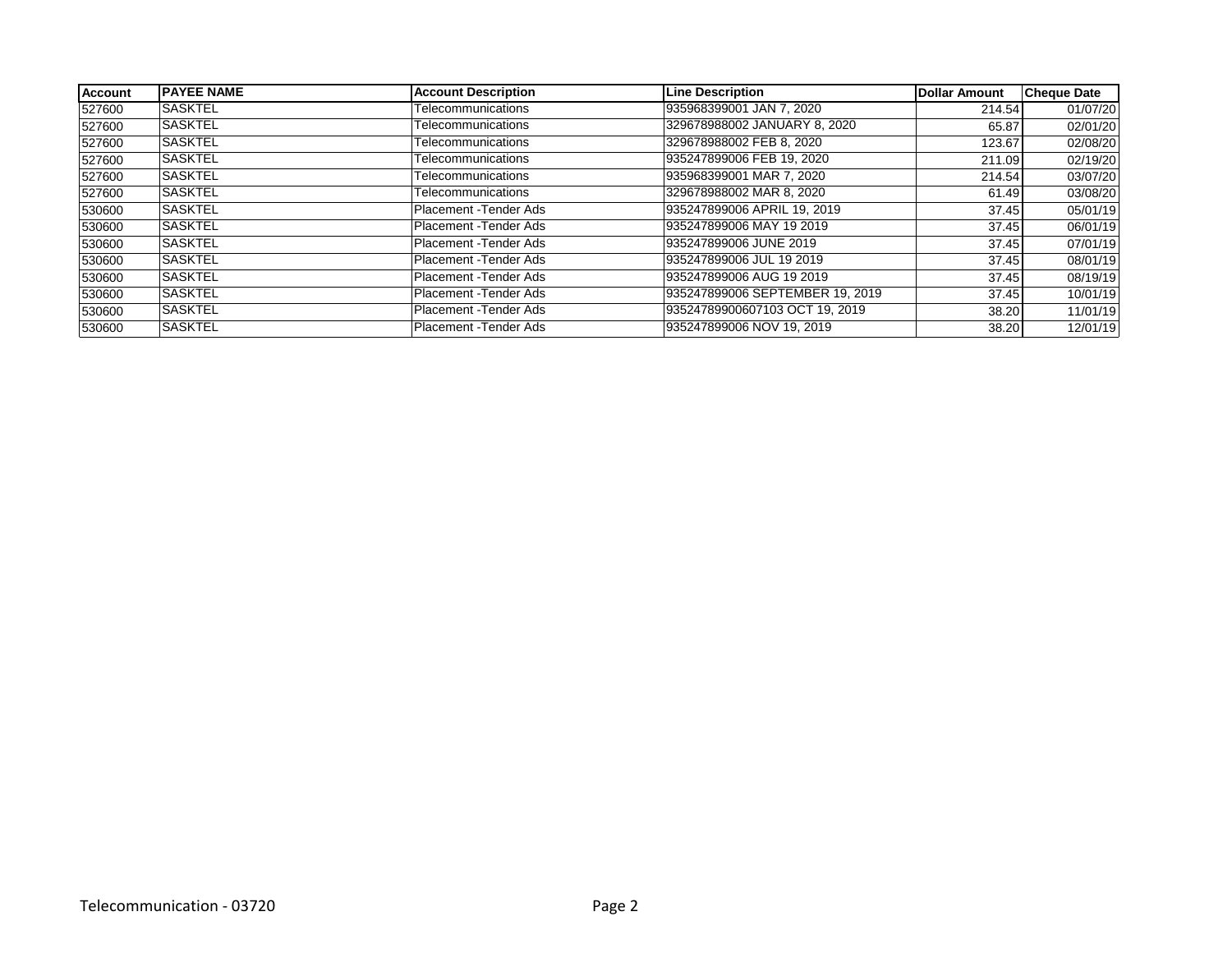### **LEGISLATIVE ASSEMBLY OF SASKATCHEWAN MEMBERS' ACCOUNTABILITY AND DISCLOSURE REPORT For the fiscal year ending March 31, 2020**

#### **DIRECTIVE #3.1 - MLA TRAVEL AND LIVING EXPENSES**

### **2019-2020 TOTAL: \$40,119.96**

| <b>Account</b> | <b>PAYEE NAME</b>           | <b>Account Description</b>  | <b>Line Description</b>          | Dollar Amount | <b>Cheque Date</b> |
|----------------|-----------------------------|-----------------------------|----------------------------------|---------------|--------------------|
|                |                             |                             |                                  |               |                    |
| 541900         | <b>BUCKINGHAM, DAVID F.</b> | Elected Rep - Travel        | MLA TRAVEL APR 1 - 15, 2019      | 2,495.92      | 04/16/19           |
| 541900         | <b>BUCKINGHAM, DAVID F.</b> | <b>Elected Rep - Travel</b> | MLA TRAVEL APRIL 16-MAY 04, 2019 | 2,927.59      | 05/06/19           |
| 541900         | <b>BUCKINGHAM, DAVID F.</b> | Elected Rep - Travel        | MLA TRAVEL MAY 5 - 16, 2019      | 2,678.58      | 05/16/19           |
| 541900         | <b>BUCKINGHAM, DAVID F.</b> | Elected Rep - Travel        | MLA TRAVEL MAY 17-JUN 5 2019     | 2,687.17      | 06/05/19           |
| 541900         | <b>BUCKINGHAM, DAVID F.</b> | Elected Rep - Travel        | MLA TRAVEL JUN 6-25 2019         | 2,107.00      | 07/07/19           |
| 541900         | <b>BUCKINGHAM, DAVID F.</b> | Elected Rep - Travel        | MLA TRAVEL JUL 3 - 23, 2019      | 1,699.74      | 08/06/19           |
| 541900         | <b>BUCKINGHAM, DAVID F.</b> | Elected Rep - Travel        | MLA TRAVEL JUL 24-AUG 23 2019    | 1,638.05      | 08/23/19           |
|                |                             |                             | MLA TRAVEL AUGUST 26-SEPTEMBER   |               |                    |
| 541900         | <b>BUCKINGHAM, DAVID F.</b> | <b>Elected Rep - Travel</b> | 14, 2019                         | 2,298.80      | 09/16/19           |
| 541900         | <b>BUCKINGHAM, DAVID F.</b> | Elected Rep - Travel        | MLA TRAVEL SEP 16-OCT 11 2019    | 3,088.04      | 10/15/19           |
| 541900         | <b>BUCKINGHAM, DAVID F.</b> | Elected Rep - Travel        | MLA TRAVEL OCT 11-31, 2019       | 2,764.82      | 11/01/19           |
| 541900         | <b>BUCKINGHAM, DAVID F.</b> | Elected Rep - Travel        | MLA TRAVEL NOV 1-16 2019         | 3,239.62      | 11/18/19           |
| 541900         | <b>BUCKINGHAM, DAVID F.</b> | Elected Rep - Travel        | MLA TRAVEL NOV 17-30, 2019       | 2,485.00      | 12/03/19           |
| 541900         | <b>BUCKINGHAM, DAVID F.</b> | Elected Rep - Travel        | MLA TRAVEL DEC 1-5, 2019         | 1,118.67      | 12/05/19           |
| 541900         | <b>BUCKINGHAM, DAVID F.</b> | Elected Rep - Travel        | MLA TRAVEL JAN 1-13, 2020        | 1,189.38      | 01/16/20           |
| 541900         | <b>BUCKINGHAM, DAVID F.</b> | <b>Elected Rep - Travel</b> | MLA TRAVEL DEC 6-30, 2019        | 1,678.83      | 01/16/20           |
| 541900         | <b>BUCKINGHAM, DAVID F.</b> | Elected Rep - Travel        | MLA TRAVEL FEB 18-29, 2020       | 1,618.86      | 03/02/20           |
| 541900         | <b>BUCKINGHAM, DAVID F.</b> | Elected Rep - Travel        | MLA TRAVEL FEB 7-14, 2020        | 832.85        | 03/02/20           |
| 541900         | <b>BUCKINGHAM, DAVID F.</b> | Elected Rep - Travel        | MLA TRAVEL MARCH 1 - 15, 2020    | 2,752.68      | 03/17/20           |
| 541900         | <b>BUCKINGHAM, DAVID F.</b> | Elected Rep - Travel        | MLA TRAVEL MARCH 16 - 18, 2020   | 818.36        | 03/30/20           |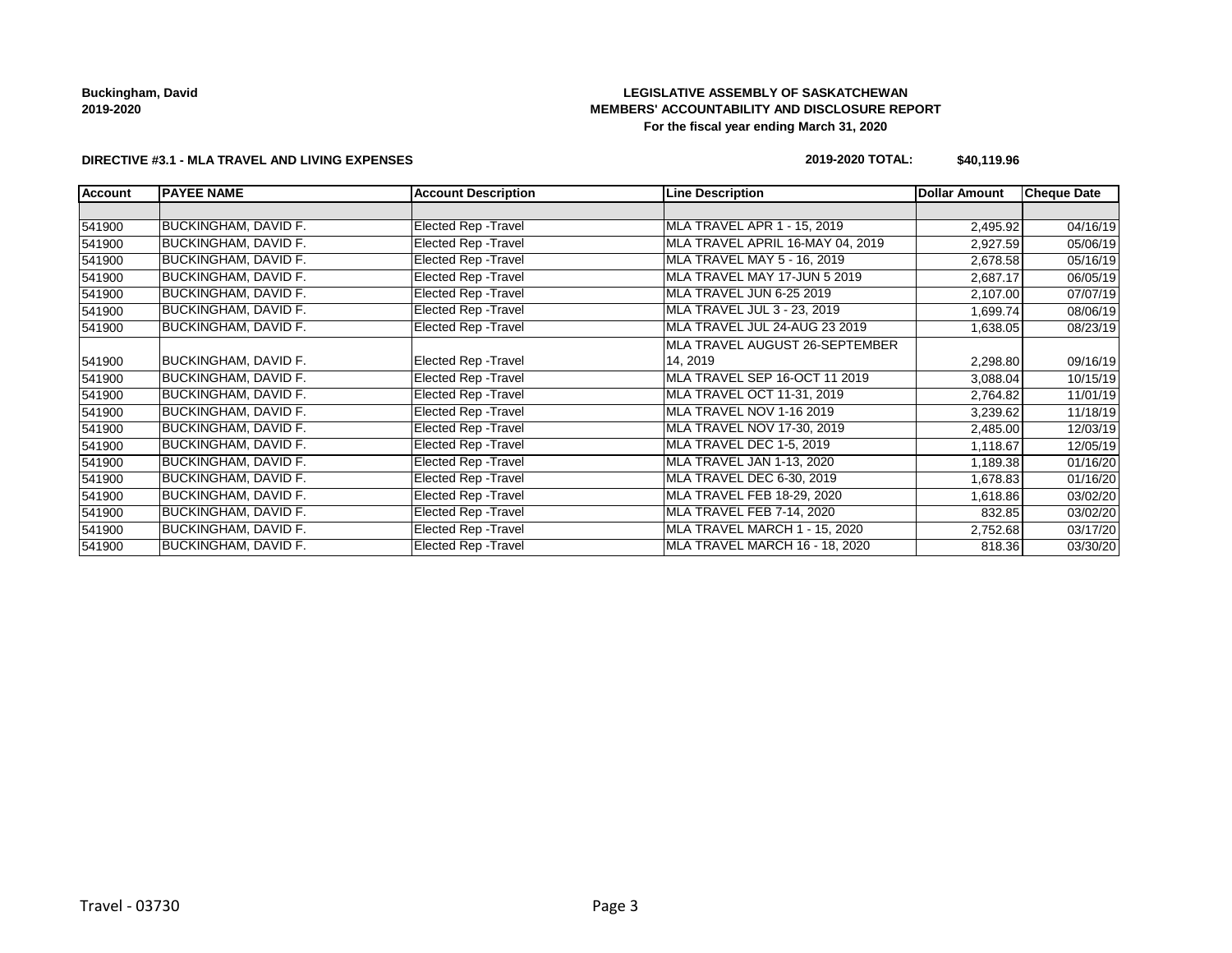### **LEGISLATIVE ASSEMBLY OF SASKATCHEWAN MEMBERS' ACCOUNTABILITY AND DISCLOSURE REPORT For the fiscal year ending March 31, 2020**

#### **DIRECTIVE #4.1 - CONSTITUENCY SERVICE EXPENSES**

#### **2019-2020 TOTAL: \$55,279.86**

| <b>Account</b> | <b>PAYEE NAME</b>                                          | <b>Account Description</b>                                              | <b>Line Description</b>           | <b>Dollar Amount</b> | <b>Cheque Date</b>    |
|----------------|------------------------------------------------------------|-------------------------------------------------------------------------|-----------------------------------|----------------------|-----------------------|
|                |                                                            |                                                                         |                                   |                      |                       |
| 521372         | <b>HOGARTH PHOTOGRAPHY</b>                                 | Photographer's Services                                                 | <b>PHOTOGRAPHY</b>                | 254.40               | 11/13/19              |
| 522000         | FORTRESS PROPERTIES INC.                                   | Rent of Ground, Buildings and Other Space   APRIL 2019 MLA OFFICE RENT  |                                   | 3,339.02             | 04/01/19              |
| 522000         | FORTRESS PROPERTIES INC.                                   | Rent of Ground, Buildings and Other Space                               | JUNE 2019 MLA OFFICE RENT         | 3,339.02             | 05/06/19              |
| 522000         | FORTRESS PROPERTIES INC.                                   | Rent of Ground, Buildings and Other Space   AUGUST 2019 MLA OFIFCE RENT |                                   | 3,339.02             | 07/16/19              |
| 522000         | FORTRESS PROPERTIES INC.                                   | Rent of Ground, Buildings and Other Space                               | <b>OCT 2019 MLA OFFICE RENT</b>   | 3,339.02             | 09/23/19              |
| 522000         | FORTRESS PROPERTIES INC.                                   | Rent of Ground, Buildings and Other Space                               | DEC 2019 MLA OFFICE RENT          | 3,339.02             | 11/01/19              |
| 522000         | FORTRESS PROPERTIES INC.                                   | Rent of Ground, Buildings and Other Space                               | FEBRUARY 2020 MLA OFFICE RENT     | 3,339.02             | 01/06/20              |
| 522200         | <b>TOSHIBA OF CANADA LTD.</b>                              | Rent of Photocopiers                                                    | <b>COPIER CHARGES</b>             | 206.14               | 05/08/19              |
| 522200         | <b>TOSHIBA OF CANADA LTD.</b>                              | <b>Rent of Photocopiers</b>                                             | <b>COPIER CHARGES</b>             | 235.28               | 07/09/19              |
| 522200         | TOSHIBA OF CANADA LTD.                                     | Rent of Photocopiers                                                    | <b>RTV - COPIER REIMBURSEMENT</b> | $-164.66$            | 10/03/19              |
| 522200         | TOSHIBA TEC CANADA BUSINESS<br>SOLUTIONS INC               | Rent of Photocopiers                                                    | <b>COPIER CHARGES</b>             | 148.19               | 08/01/19              |
| 522200         | TOSHIBA TEC CANADA BUSINESS<br>SOLUTIONS INC               | Rent of Photocopiers                                                    | <b>COPIER CHARGES</b>             | 180.00               | 10/01/19              |
| 522200         | TOSHIBA TEC CANADA BUSINESS<br>SOLUTIONS INC               | <b>Rent of Photocopiers</b>                                             | <b>COPIER CHARGES</b>             | 183.32               | 12/01/19              |
| 522200         | TOSHIBA TEC CANADA BUSINESS<br>SOLUTIONS INC               | Rent of Photocopiers                                                    | <b>COPIER CHARGES</b>             | 177.58               | 01/01/20              |
| 522200         | TOSHIBA TEC CANADA BUSINESS<br><b>SOLUTIONS INC</b>        | Rent of Photocopiers                                                    | <b>COPIER CHARGES</b>             | 194.01               | 03/01/20              |
| 522500         | SASKATCHEWAN GOVERNMENT<br><b>INSURANCE</b>                | <b>Insurance Premiums</b>                                               | OFFICE INSURANCE C701278266       | 534.24               | 06/05/19              |
| 522700         | SASKPOWER CORPORATION                                      | Utilities - Electricity and Nat Gas                                     | 510004547822 MAY 8 2019           | 44.10                | 05/08/19              |
| 522700         | SASKPOWER CORPORATION                                      | Utilities - Electricity and Nat Gas                                     | 510004547822 JULY 9, 2019         | 184.37               | $\overline{07/09/19}$ |
| 522700         | SASKPOWER CORPORATION                                      | Utilities - Electricity and Nat Gas                                     | 510004547822 SEP 10 2019          | 165.66               | 09/10/19              |
| 522700         | SASKPOWER CORPORATION                                      | Utilities - Electricity and Nat Gas                                     | 5400 0454 7822 NOV 8, 2019        | 161.26               | 11/08/19              |
| 522700         | SASKPOWER CORPORATION                                      | Utilities - Electricity and Nat Gas                                     | 510004547822 JAN 9, 2020          | 178.62               | 02/01/20              |
| 525000         | APOLLO MANAGEMENT SOLUTIONS                                | Postal, Courier, Freight and Related                                    | <b>MAIL SERVICES</b>              | 760.95               | 04/15/19              |
| 525000         | APOLLO MANAGEMENT SOLUTIONS                                | Postal, Courier, Freight and Related                                    | <b>MAIL SERVICES</b>              | 325.00               | 07/24/19              |
| 525000         | MINISTER OF FINANCE-MINISTRY OF<br><b>CENTRAL SERVICES</b> | Postal, Courier, Freight and Related                                    | APRIL 2019 MAIL SERVICES          | 52.00                | 06/03/19              |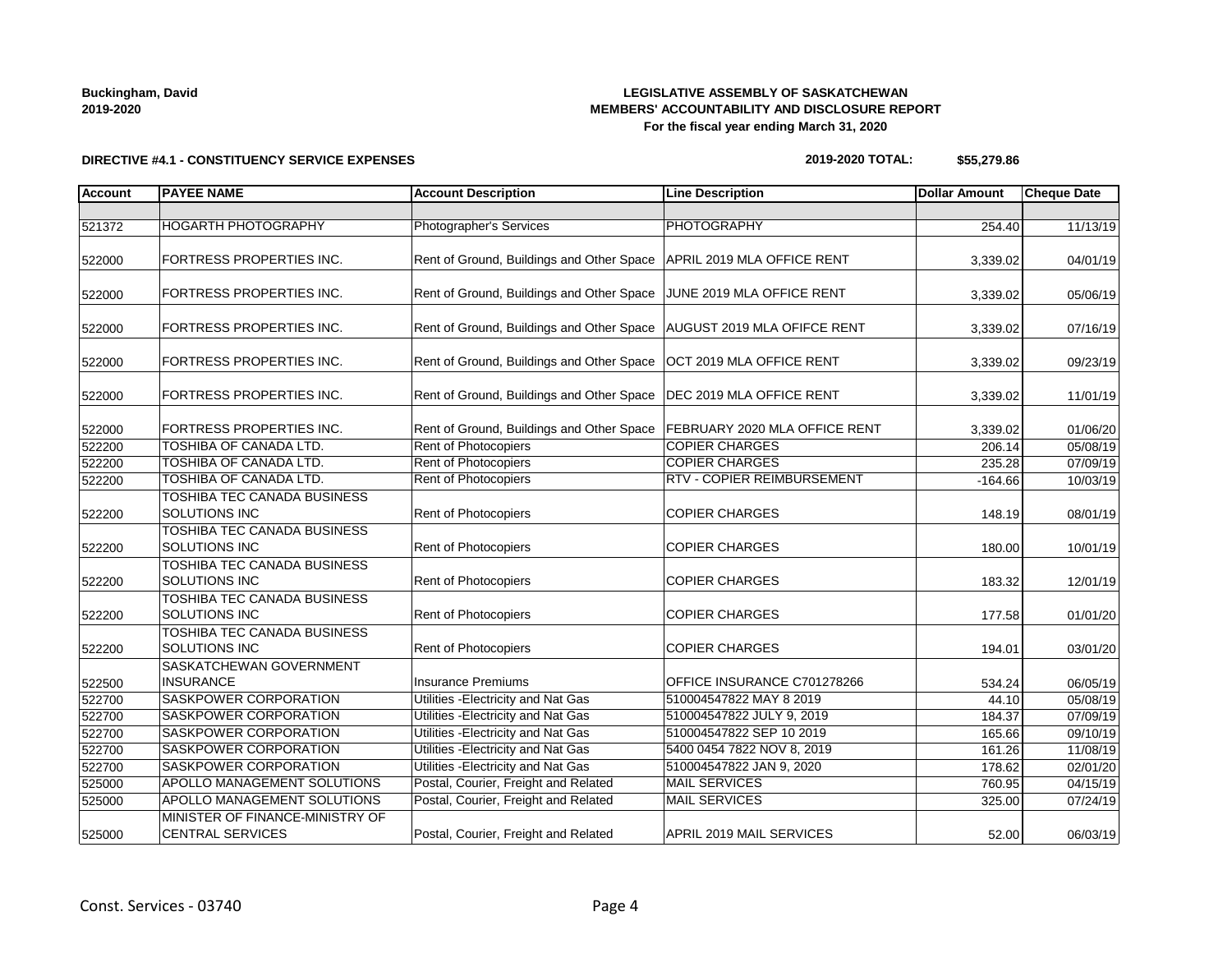| <b>Account</b> | <b>PAYEE NAME</b>                | <b>Account Description</b>           | <b>Line Description</b>         | <b>Dollar Amount</b> | <b>Cheque Date</b> |
|----------------|----------------------------------|--------------------------------------|---------------------------------|----------------------|--------------------|
|                | MINISTER OF FINANCE-MINISTRY OF  |                                      |                                 |                      |                    |
| 525000         | <b>CENTRAL SERVICES</b>          | Postal, Courier, Freight and Related | MAY 2019 MAIL SERVICES          | 54.00                | 07/01/19           |
|                | MINISTER OF FINANCE-MINISTRY OF  |                                      |                                 |                      |                    |
| 525000         | <b>CENTRAL SERVICES</b>          | Postal, Courier, Freight and Related | JUNE 2019 MAIL SERVICES         | 833.41               | 07/15/19           |
|                | MINISTER OF FINANCE-MINISTRY OF  |                                      |                                 |                      |                    |
| 525000         | <b>CENTRAL SERVICES</b>          | Postal, Courier, Freight and Related | MAIL SERVICES JULY 2019         | 147.23               | 08/19/19           |
|                | MINISTER OF FINANCE-MINISTRY OF  |                                      |                                 |                      |                    |
| 525000         | <b>CENTRAL SERVICES</b>          | Postal, Courier, Freight and Related | MAIL SERVICES AUG 2019          | 55.18                | 09/13/19           |
|                | MINISTER OF FINANCE-MINISTRY OF  |                                      |                                 |                      |                    |
| 525000         | <b>CENTRAL SERVICES</b>          | Postal, Courier, Freight and Related | MAIL SERVICES SEP 2019          | 53.49                | 10/15/19           |
|                | MINISTER OF FINANCE-MINISTRY OF  |                                      |                                 |                      |                    |
| 525000         | <b>CENTRAL SERVICES</b>          | Postal, Courier, Freight and Related | OCT 2019 MAIL SERVICES          | 52.07                | 11/19/19           |
|                | MINISTER OF FINANCE-MINISTRY OF  |                                      |                                 |                      |                    |
| 525000         | <b>CENTRAL SERVICES</b>          | Postal, Courier, Freight and Related | MAIL SERVICES NOV/19            | 53.18                | 12/16/19           |
|                | MINISTER OF FINANCE-MINISTRY OF  |                                      |                                 |                      |                    |
| 525000         | <b>CENTRAL SERVICES</b>          | Postal, Courier, Freight and Related | MAIL SERVICES DEC 2020          | 1,233.62             | 02/01/20           |
|                | MINISTER OF FINANCE-MINISTRY OF  |                                      |                                 |                      |                    |
| 525000         | <b>CENTRAL SERVICES</b>          | Postal, Courier, Freight and Related | MAIL SERVICES JAN 2020          | 53.55                | 02/18/20           |
|                | MINISTER OF FINANCE-MINISTRY OF  |                                      |                                 |                      |                    |
| 525000         | <b>CENTRAL SERVICES</b>          | Postal, Courier, Freight and Related | FEB 2020 MAIL SERVICES          | 52.19                | 03/16/20           |
|                | MINISTER OF FINANCE-MINISTRY OF  |                                      |                                 |                      |                    |
| 525000         | <b>CENTRAL SERVICES</b>          | Postal, Courier, Freight and Related | MARCH 2020 MAIL SERVICES        | 51.04                | 03/31/20           |
| 525000         | PETERS, SASHA                    | Postal, Courier, Freight and Related | <b>POSTAGE</b>                  | 86.25                | 11/21/19           |
| 529000         | <b>BUCKINGHAM, DAVID F.</b>      | <b>General Contractual Services</b>  | <b>REIMB: SHREDDING SERVICE</b> | 73.50                | 04/23/19           |
|                |                                  |                                      | REIMB: PNWER CONFERENCE         |                      |                    |
| 529200         | BUCKINGHAM, DAVID F.             | <b>Professional Development</b>      | <b>REGISTRATION</b>             | 733.87               | 04/16/19           |
|                |                                  |                                      |                                 |                      |                    |
| 529200         | PETERS, SASHA                    | <b>Professional Development</b>      | REIMB: PROFESSIONAL DEVELOPMENT | 275.00               | 07/10/19           |
| 530300         | MARU GROUP CANADA INC.           | Primary Research/Focus group         | Ad Hoc Research                 | 632.98               | 05/01/19           |
| 530300         | MARU GROUP CANADA INC.           | Primary Research/Focus group         | Ad Hoc Research                 | 632.98               | 08/01/19           |
| 530300         | MARU GROUP CANADA INC.           | Primary Research/Focus group         | AD HOC RESEARCH                 | 661.11               | 11/01/19           |
| 530300         | MARU GROUP CANADA INC.           | Primary Research/Focus group         | Ad Hoc Research                 | 661.11               | 03/01/20           |
| 530500         | <b>CHABAD OF SASKATOON</b>       | <b>Media Placement</b>               | <b>ADVERTISING</b>              | 87.50                | 01/01/20           |
| 530500         | CHILD FIND SASKATCHEWAN          | <b>Media Placement</b>               | <b>ADVERTISING</b>              | 55.00                | 05/15/19           |
| 530500         | <b>CREATIVE OUTDOOR</b>          | <b>Media Placement</b>               | <b>ADVERTISING</b>              | 1,572.00             | 06/01/19           |
| 530500         | <b>CREATIVE OUTDOOR</b>          | Media Placement                      | <b>ADVERTISING</b>              | 917.00               | 11/01/19           |
| 530500         | <b>CREATIVE OUTDOOR</b>          | <b>Media Placement</b>               | <b>ADVERTISING</b>              | $-580.00$            | 11/13/19           |
| 530500         | <b>CREATIVE OUTDOOR</b>          | <b>Media Placement</b>               | <b>ADVERTISING</b>              | 1,392.00             | 12/01/19           |
| 530500         | <b>CREATIVE OUTDOOR</b>          | <b>Media Placement</b>               | <b>ADVERTISING</b>              | 580.00               | 01/20/20           |
| 530500         | <b>CREATIVE OUTDOOR</b>          | Media Placement                      | <b>ADVERTISING</b>              | 271.50               | 02/11/20           |
| 530500         | <b>CURBEX</b>                    | Media Placement                      | <b>ADVERTISING</b>              | 200.50               | 12/01/19           |
|                | <b>HAMPTON VILLAGE COMMUNITY</b> |                                      |                                 |                      |                    |
| 530500         | <b>ASSOCIATION</b>               | Media Placement                      | <b>ADVERTISING</b>              | 75.00                | 04/14/19           |
|                | HAMPTON VILLAGE COMMUNITY        |                                      |                                 |                      |                    |
| 530500         | <b>ASSOCIATION</b>               | Media Placement                      | <b>ADVERTISING</b>              | 100.00               | 08/23/19           |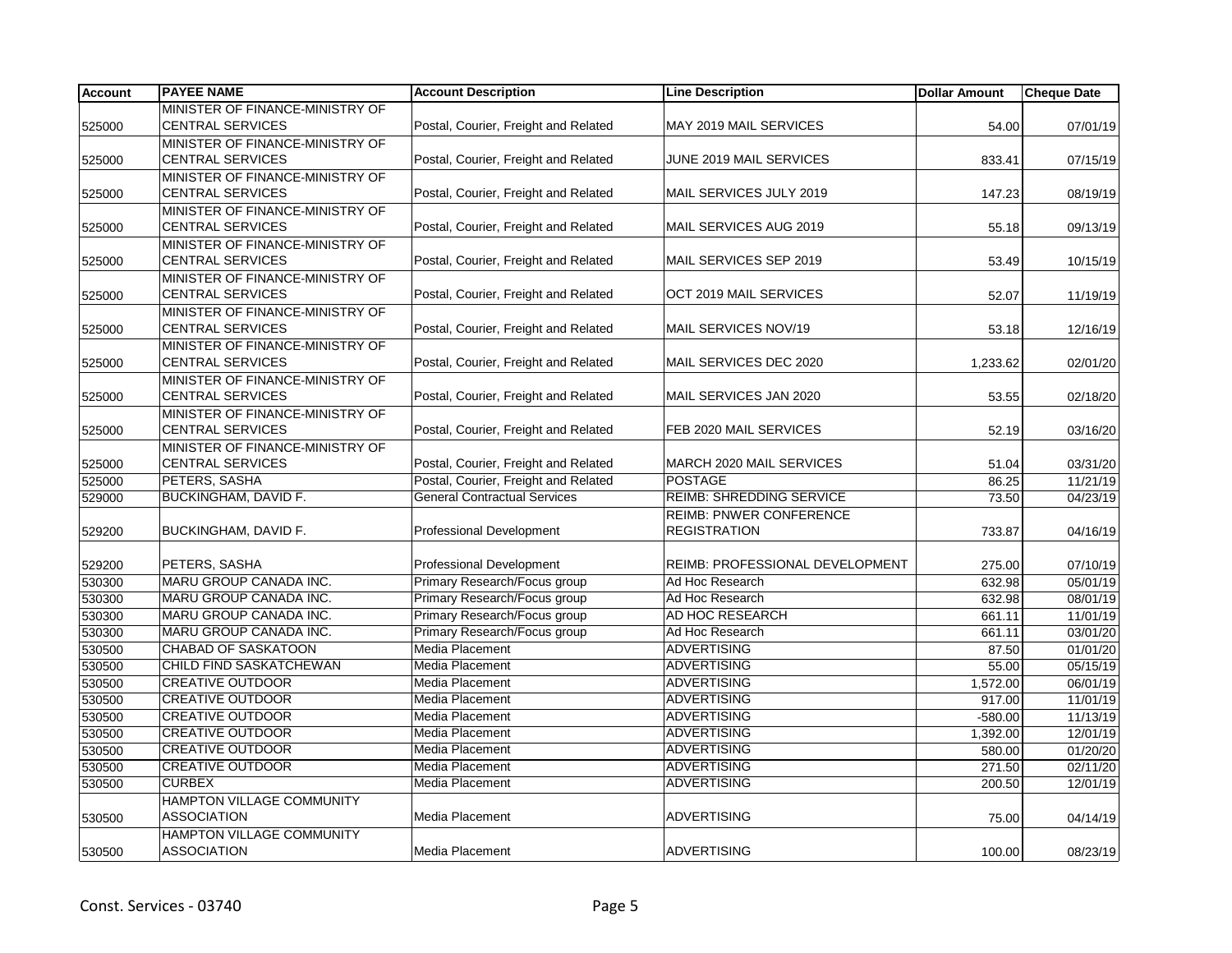| <b>Account</b> | <b>PAYEE NAME</b>                | <b>Account Description</b>             | <b>Line Description</b>         | <b>Dollar Amount</b> | <b>Cheque Date</b> |
|----------------|----------------------------------|----------------------------------------|---------------------------------|----------------------|--------------------|
|                | <b>HAMPTON VILLAGE COMMUNITY</b> |                                        |                                 |                      |                    |
| 530500         | <b>ASSOCIATION</b>               | Media Placement                        | <b>ADVERTISING</b>              | 50.00                | 01/01/20           |
|                | <b>HUDSON BAY PARK/MAYFAIR</b>   |                                        |                                 |                      |                    |
| 530500         | <b>COMMUNITY ASSOCIATION</b>     | Media Placement                        | <b>ADVERTISING</b>              | 160.00               | 05/03/19           |
|                | <b>HUDSON BAY PARK/MAYFAIR</b>   |                                        |                                 |                      |                    |
| 530500         | <b>COMMUNITY ASSOCIATION</b>     | Media Placement                        | <b>ADVERTISING</b>              | 160.00               | 10/01/19           |
|                | <b>HUDSON BAY PARK/MAYFAIR</b>   |                                        |                                 |                      |                    |
| 530500         | <b>COMMUNITY ASSOCIATION</b>     | Media Placement                        | <b>ADVERTISING</b>              | 160.00               | 12/01/19           |
| 530500         | <b>MAYFAIR UNITED CHURCH</b>     | Media Placement                        | <b>ADVERTISING</b>              | 100.00               | 01/01/20           |
|                | <b>SASK MUSIC EDUCATORS</b>      |                                        |                                 |                      |                    |
| 530500         | <b>ASSOCIATION</b>               | Media Placement                        | <b>ADVERTISING</b>              | 45.00                | 12/01/19           |
| 530500         | SASKATOON DESIGNETC              | <b>Media Placement</b>                 | <b>ADVERTISING</b>              | 88.34                | 07/01/19           |
| 530500         | <b>SASKTEL CENTRE</b>            | Media Placement                        | <b>ADVERTISING</b>              | 2,500.00             | 02/01/20           |
| 530500         | ST. ANDREW'S COLLEGE             | Media Placement                        | <b>ADVERTISING</b>              | 56.25                | 03/03/20           |
|                | UKRAINIAN CANADIAN CONGRESS-     |                                        |                                 |                      |                    |
|                | SASKATCHEWAN PROVINCIAL COUNCIL  |                                        |                                 |                      |                    |
| 530500         | INC.                             | Media Placement                        | <b>ADVERTISING</b>              | 140.00               | 10/09/19           |
|                | UKRAINIAN CANADIAN CONGRESS-     |                                        |                                 |                      |                    |
|                | SASKATCHEWAN PROVINCIAL COUNCIL  |                                        |                                 |                      |                    |
| 530500         | INC.                             | <b>Media Placement</b>                 | <b>ADVERTISING</b>              | 140.00               | 01/01/20           |
| 530800         | ULTRA PRINT SERVICES LTD.        | Publications                           | <b>NEWSLETTERS</b>              | 2,035.20             | 05/07/19           |
| 530800         | ULTRA PRINT SERVICES LTD.        | <b>Publications</b>                    | <b>NEWSLETTERS</b>              | 1,974.78             | 07/01/19           |
| 530900         | SASKATOON POPPY CAMPAIGN         | <b>Promotional Items</b>               | <b>WREATH</b>                   | 75.00                | 09/04/19           |
| 530900         | ULTRA PRINT SERVICES LTD.        | <b>Promotional Items</b>               | <b>MAGNETIC CALENDARS/CARDS</b> | 8,172.60             | 12/10/19           |
| 542000         | PETERS, SASHA                    | Travel                                 | CA TRAVEL JUN 25 2019           | 306.42               | 07/01/19           |
|                |                                  | Deputy Minister/Ministry Head Business |                                 |                      |                    |
| 543201         | <b>CONEXUS ARTS CENTRE</b>       | Expenses - Refreshments                | <b>STUDENT DRINKS</b>           | 55.00                | 02/01/20           |
| 555000         | <b>BUCKINGHAM, DAVID F.</b>      | <b>Other Material and Supplies</b>     | <b>REIMB: OFFICE SUPPLIES</b>   | 120.00               | 05/02/19           |
| 555000         | BUCKINGHAM, DAVID F.             | <b>Other Material and Supplies</b>     | <b>REIMB: OFFICE SUPPLIES</b>   | 24.36                | 07/01/19           |
| 555000         | <b>CORPORATE EXPRESS</b>         | <b>Other Material and Supplies</b>     | <b>OFFICE SUPPLIES</b>          | 197.13               | 04/02/19           |
| 555000         | <b>CORPORATE EXPRESS</b>         | Other Material and Supplies            | <b>OFFICE SUPPLIES</b>          | 36.98                | 05/01/19           |
| 555000         | <b>CORPORATE EXPRESS</b>         | Other Material and Supplies            | <b>OFFICE SUPPLIES</b>          | 74.19                | 05/01/19           |
| 555000         | <b>CORPORATE EXPRESS</b>         | Other Material and Supplies            | <b>OFFICE SUPPLIES</b>          | 32.70                | 07/01/19           |
| 555000         | <b>CORPORATE EXPRESS</b>         | <b>Other Material and Supplies</b>     | <b>OFFICE SUPPLIES</b>          | 16.95                | 10/02/19           |
| 555000         | PETERS, SASHA                    | <b>Other Material and Supplies</b>     | <b>OFFICE SUPPLIES</b>          | 16.99                | 06/05/19           |
| 555000         | PETERS, SASHA                    | <b>Other Material and Supplies</b>     | <b>OFFICE SUPPLIES</b>          | 67.95                | 07/10/19           |
| 555000         | PETERS, SASHA                    | <b>Other Material and Supplies</b>     | <b>OFFICE SUPPLIES</b>          | 66.97                | 10/01/19           |
| 555000         | PETERS, SASHA                    | <b>Other Material and Supplies</b>     | OFFICE SUPPLIES                 | 70.60                | 11/21/19           |
| 555000         | PETERS, SASHA                    | <b>Other Material and Supplies</b>     | OFFICE SUPPLIES                 | 69.97                | 01/20/20           |
| 555000         | PRO PRINT INC.                   | <b>Other Material and Supplies</b>     | <b>OFFICE SUPPLIES</b>          | 14.84                | 08/01/19           |
| 555000         | <b>STAPLES BUSINESS DEPOT</b>    | <b>Other Material and Supplies</b>     | <b>OFFICE SUPPLIES</b>          | 18.20                | 07/01/19           |
| 555000         | STAPLES BUSINESS DEPOT           | Other Material and Supplies            | <b>OFFICE SUPPLIES</b>          | 129.48               | 08/01/19           |
| 555000         | <b>SUPREME BASICS</b>            | <b>Other Material and Supplies</b>     | OFFICE SUPPLIES                 | 152.33               | 04/02/19           |
| 555000         | <b>SUPREME BASICS</b>            | <b>Other Material and Supplies</b>     | OFFICE SUPPLIES                 | $-42.38$             | 04/17/19           |
| 555000         | <b>SUPREME BASICS</b>            | Other Material and Supplies            | <b>OFFICE SUPPLIES</b>          | 181.67               | 07/09/19           |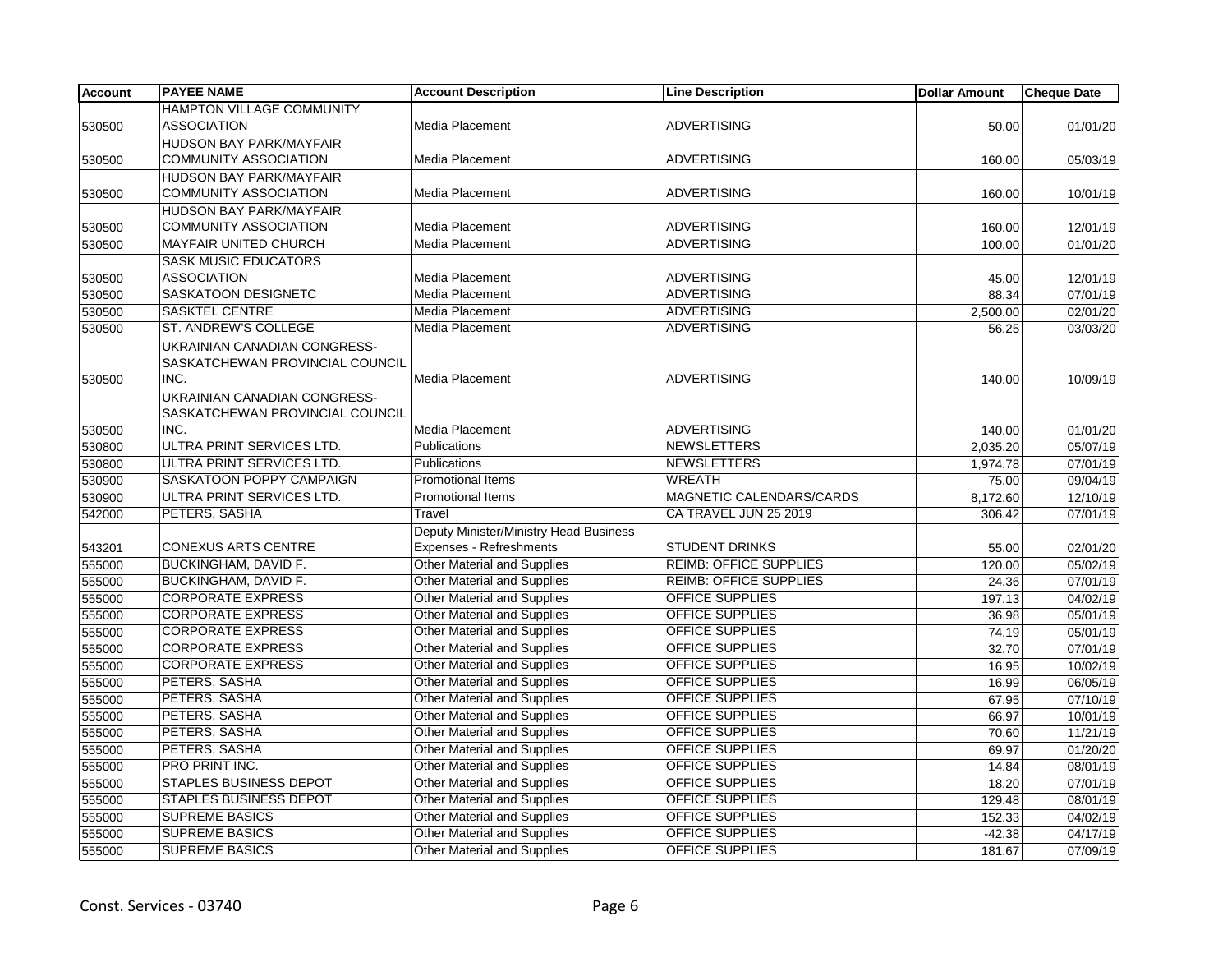| <b>Account</b> | <b>IPAYEE NAME</b>    | <b>Account Description</b>         | Line Description                  | <b>Dollar Amount</b> | <b>Cheque Date</b> |
|----------------|-----------------------|------------------------------------|-----------------------------------|----------------------|--------------------|
| 555000         | <b>SUPREME BASICS</b> | <b>Other Material and Supplies</b> | <b>OFFICE SUPPLIES</b>            | 46.63                | 09/05/19           |
| 555000         | <b>SUPREME BASICS</b> | <b>Other Material and Supplies</b> | <b>OFFICE SUPPLIES</b>            | 15.85                | 11/13/19           |
| 564600         | BUCKINGHAM, DAVID F.  | Computer Software - Exp            | <b>REIMB: SOFTWARE</b>            | 118.80               | 06/01/19           |
| 564600         | BUCKINGHAM, DAVID F.  | Computer Software - Exp            | <b>REIMB: SOFTWARE</b>            | 155.39               | 09/01/19           |
| 564600         | <b>PETERS, SASHA</b>  | Computer Software - Exp            | <b>SOFTWARE</b>                   | 193.35               | 05/01/19           |
| 588950         |                       |                                    | <b>PREPAID EXPENSE ADJUSTMENT</b> | $-937.50$            | 03/12/20           |
| 588950         |                       |                                    | <b>PREPAID EXPENSE ADJUSTMENT</b> | 3,298.98             | 04/24/19           |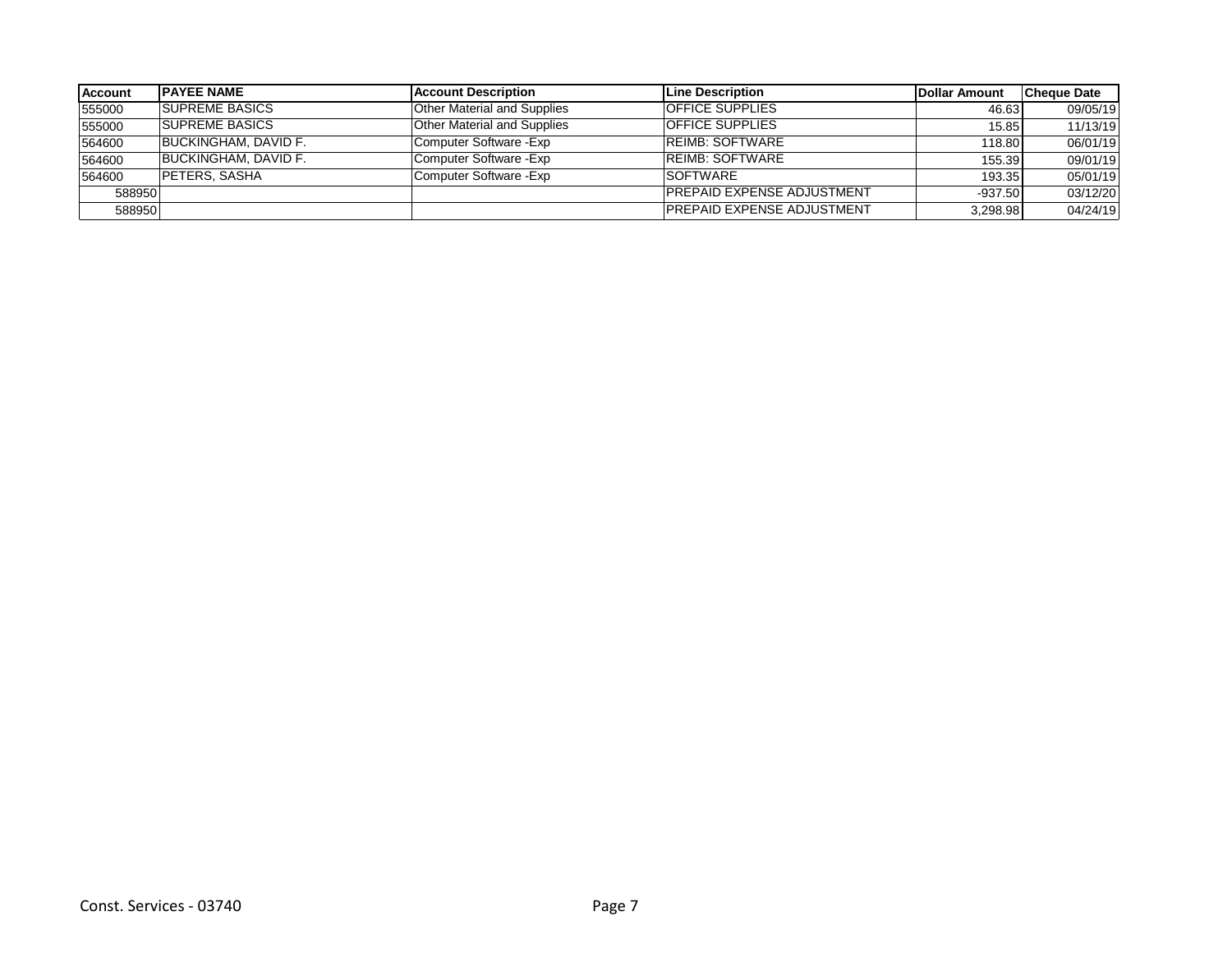## **LEGISLATIVE ASSEMBLY OF SASKATCHEWAN MEMBERS' ACCOUNTABILITY AND DISCLOSURE REPORT For the fiscal year ending March 31, 2020**

#### **DIRECTIVE #6 - CONSTITUENCY ASSISTANT EXPENSES**

**2019-2020 TOTAL: \$56,268.00**

| <b>Account</b> | <b>Payee Name</b>      | <b>Account Description</b>       | <b>Dollar Amount</b> | <b>Cheque Date</b> |  |
|----------------|------------------------|----------------------------------|----------------------|--------------------|--|
|                |                        |                                  |                      |                    |  |
| 513000         | PETERS, SASHAK         | Out-of-Scope Permanent           | 0.00                 | 04/03/19           |  |
| 513000         | PETERS, SASHAK         | <b>Out-of-Scope Permanent</b>    | 2,160.00             | 04/16/19           |  |
| 513000         | PETERS, SASHAK         | Out-of-Scope Permanent           | 2,160.00             | 05/01/19           |  |
| 513000         | PETERS, SASHAK         | Out-of-Scope Permanent           | 2,160.00             | 05/15/19           |  |
| 513000         | PETERS, SASHAK         | Out-of-Scope Permanent           | 2,160.00             | 05/29/19           |  |
| 513000         | PETERS, SASHAK         | Out-of-Scope Permanent           | 2,160.00             | 06/12/19           |  |
| 513000         | PETERS, SASHAK         | Out-of-Scope Permanent           | 2,160.00             | 06/26/19           |  |
| 513000         | PETERS, SASHAK         | Out-of-Scope Permanent           | 2,160.00             | 07/10/19           |  |
| 513000         | PETERS, SASHAK         | Out-of-Scope Permanent           | 2,160.00             | 07/24/19           |  |
| 513000         | PETERS, SASHAK         | Out-of-Scope Permanent           | 2,160.00             | 08/07/19           |  |
| 513000         | PETERS, SASHAK         | Out-of-Scope Permanent           | 2,160.00             | 08/21/19           |  |
| 513000         | PETERS, SASHAK         | Out-of-Scope Permanent           | 2,160.00             | 09/04/19           |  |
| 513000         | PETERS, SASHAK         | Out-of-Scope Permanent           | 2,160.00             | 09/18/19           |  |
| 513000         | PETERS, SASHAK         | Out-of-Scope Permanent           | 2,160.00             | 10/02/19           |  |
| 513000         | PETERS, SASHAK         | Out-of-Scope Permanent           | 2,160.00             | 10/16/19           |  |
| 513000         | PETERS, SASHAK         | Out-of-Scope Permanent           | 2,160.00             | 11/01/19           |  |
| 513000         | PETERS, SASHAK         | Out-of-Scope Permanent           | 2,160.00             | 11/13/19           |  |
| 513000         | PETERS, SASHAK         | Out-of-Scope Permanent           | 2,160.00             | 11/27/19           |  |
| 513000         | PETERS, SASHAK         | Out-of-Scope Permanent           | 2,160.00             | 12/11/19           |  |
| 513000         | PETERS, SASHAK         | Out-of-Scope Permanent           | 2,160.00             | 12/24/19           |  |
| 513000         | PETERS, SASHAK         | Out-of-Scope Permanent           | 2,160.00             | 01/08/20           |  |
| 513000         | PETERS, SASHAK         | Out-of-Scope Permanent           | 2,160.00             | 01/22/20           |  |
| 513000         | PETERS, SASHAK         | Out-of-Scope Permanent           | 2,160.00             | 02/05/20           |  |
| 513000         | PETERS, SASHAK         | Out-of-Scope Permanent           | 2,160.00             | 02/19/20           |  |
| 513000         | PETERS, SASHAK         | Out-of-Scope Permanent           | 2,160.00             | 03/04/20           |  |
| 513000         | PETERS, SASHAK         | Out-of-Scope Permanent           | 2,160.00             | 03/18/20           |  |
| 513000         | PETERS, SASHAK         | Out-of-Scope Permanent           | 2,160.00             | 04/01/20           |  |
| 513000         | PETERS, SASHAK         | Out-of-Scope Permanent           | 432.00               | 04/09/20           |  |
| 514000         | <b>KALS, GURPARTAP</b> | Casual/Term                      | 0.00                 | 04/03/19           |  |
|                |                        | Change in Y/E Accrued Empl Leave |                      |                    |  |
| 519900         | None (Default)         | Entitlements                     | $-592.38$            | 04/24/19           |  |
|                |                        | Change in Y/E Accrued Empl Leave |                      |                    |  |
| 519900         | None (Default)         | Entitlements                     | 268.38               | 04/14/20           |  |